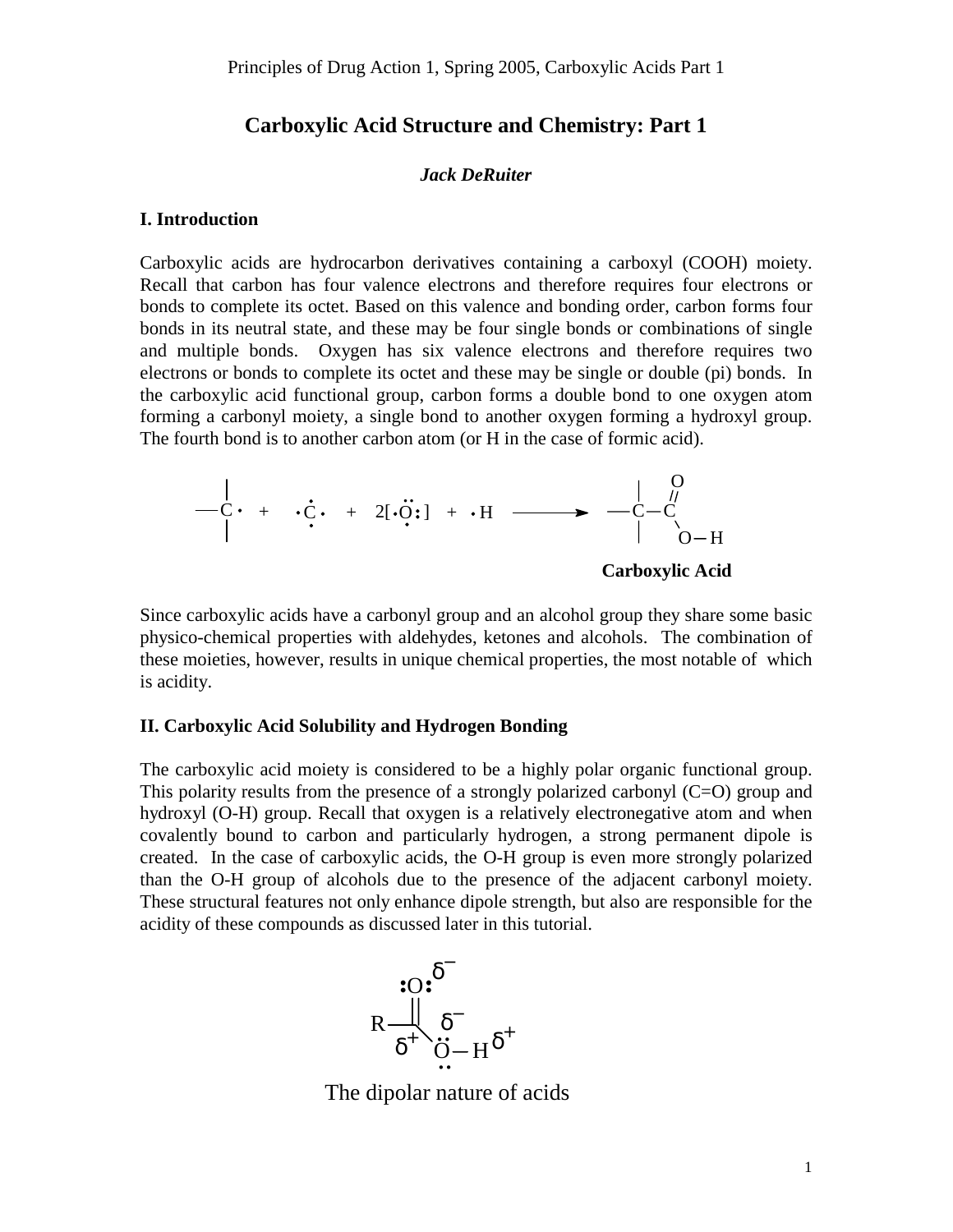The dipoles present in carboxylic acids allow these compounds to participate in energetically favorable hydrogen bonding (H-bonding) interactions with like molecules and water, functioning as both a H-bond donor and acceptor as shown below:



The total energy of H-bonding interactions for carboxylic acids is greater than that observed for other organic compounds containing OH and/or C=O dipoles such as amines, alcohols, phenols, aldehydes, ketones, esters, amides and isosteric compounds. Carboxylic acids have a greater number of dipoles and stronger dipoles than these other organic compounds, and thus can form more and stronger H-bonds with other substances capable of H-bonding interactions. The dipolar nature of these other organic functional groups is discussed in more detail in the appropriate Tutorials:

 $R - Q - H$ 



 $R$   $\leftarrow$   $H$ O

 $R \leftarrow R'$ O

Single OH dipole Alcohols:

Phenols: Aldehydes:<br>Single OH dipole Single C-O di

Single C=O dipole Single C=O dipole

Ketones:

 $R \sim 0$ O R'

Esters

 $R \sim N$ O R' H

Amides:  $C=O$  dipole + C-O dipole<br> $C=O$  dipole + C-N dipole

The energy associated with the dipoles present in carboxylic acids is directly reflected by physicochemical properties such as boiling points and water solubility. As indicated in the table below, carboxylic acids have relatively high boiling points. This is due to the high degree of relatively high energy intermolecular H-bonding interactions between acid molecules as shown in an earlier figure above. And, as is observed with other organic compounds, boiling points increase (and water solubility decreases) as the hydrocarbon length increases within a series, due to increased non-polar interactions (van der Waals interactions) between molecules.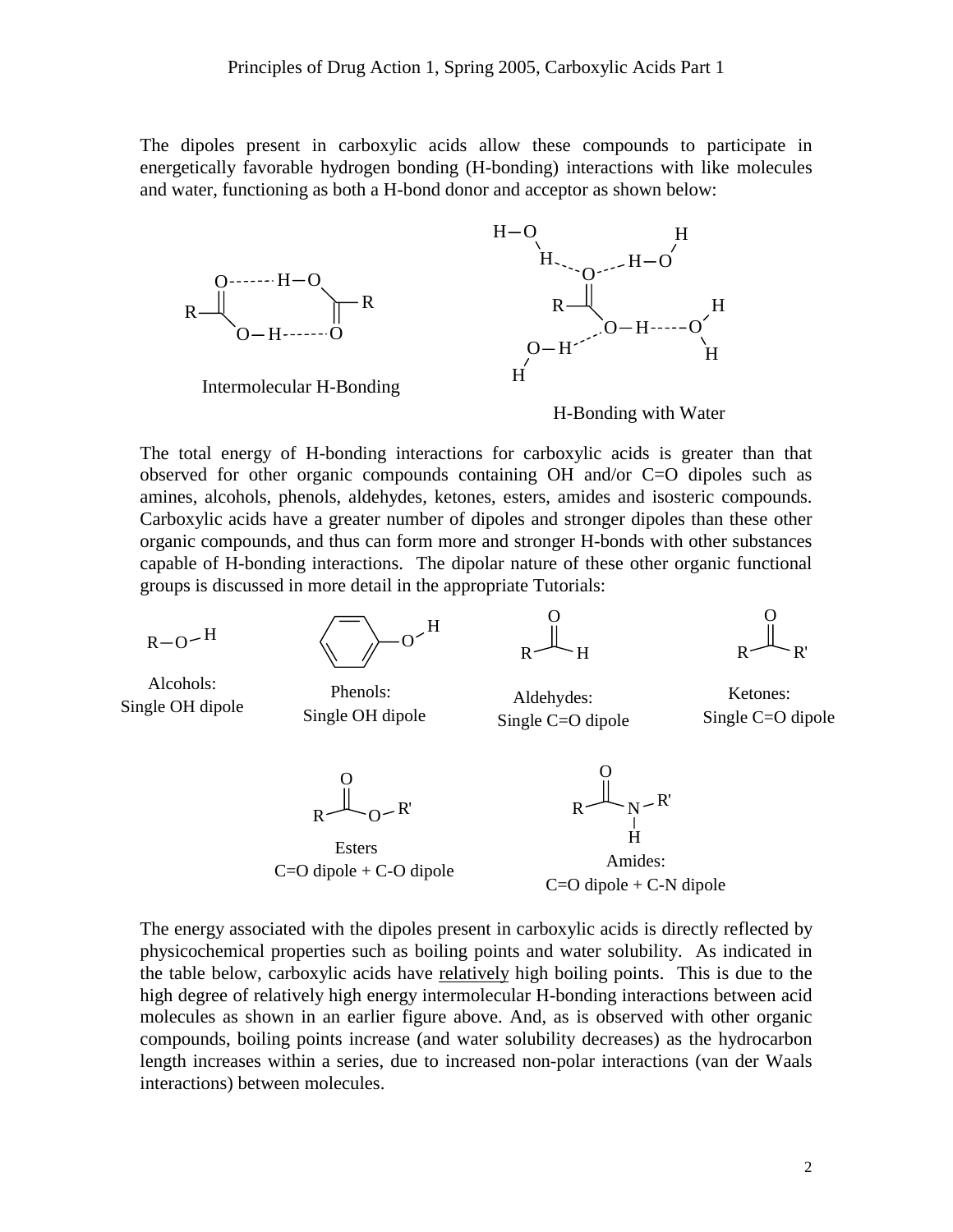| <b>RCOOH</b>                 | <b>Boiling Point</b> | <b>Water Solubility</b> | <b>Ethanol Solubility</b> |
|------------------------------|----------------------|-------------------------|---------------------------|
| $\mathbf{R} =$               | $\rm ^{(0}C)$        | $(g/100$ mL)            | $(g/100 \text{ mL})$      |
| H                            | 101                  |                         |                           |
| $CH3$ -                      | 118                  |                         |                           |
| $CH3CH2$ -                   | 141                  |                         |                           |
| $CH3CH2CH2$ -                | 164                  |                         |                           |
| $CH_3CH_2CH_2CH_2$ -         | 187                  | 3.7                     | Soluble                   |
| $CH_3CH_2CH_2CH_2CH_2CH_2$ - | 205                  | 1.0                     | Soluble                   |
| $C_6H_5$ -                   | 250                  | 0.34                    | Soluble                   |
| $CH_3CH_2$ ) <sub>8</sub> -  |                      | 0.015                   | Soluble                   |
| $CH3(CH2)10$ -               |                      | Insoluble               | 100                       |
| $CH3(CH2)12$ -               |                      | Insoluble               | Soluble                   |
| $CH3(CH2)16$ -               |                      | Insoluble               | 5.0                       |

**Boiling Points and Solubilities of Carboxylic Acids:**

As a result of the high degree of intermolecular association between acids, these compounds have significantly higher boiling points than corresponding non-polar hydrocarbons of the alkane, alkene, alkyne and aromatic classes. They also have higher boiling points than other compounds with weaker or fewer dipoles such as amines, alcohols, phenols, aldehydes, ketones, esters, amides and isosteric compounds of corresponding hydrocarbon structure (similar number of carbon atoms). This is illustrated in the figure below by comparison of the relative boiling points:



Also, as a result of the ability to form "solubilizing" H-bonding interactions with water and other polar, protic solvents, carboxylic acids display relatively high water solubilities compared to comparable organic compounds. For example, butyric acid is infinitely "soluble" in water, while the solubility of the alcohol 1-butanol in water is 7.9  $g/100$  mL:



Butyric Acid

1-Butanol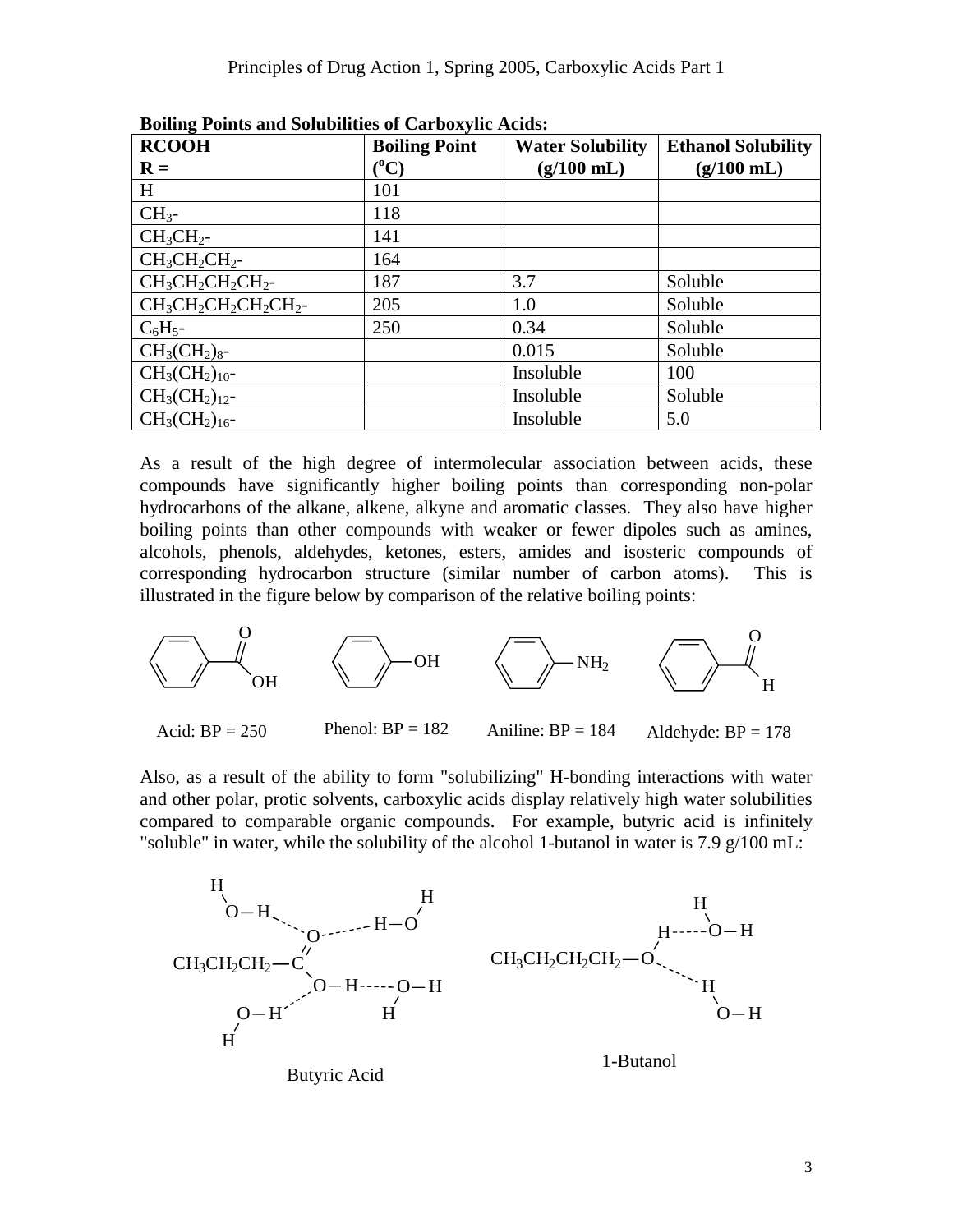It is important to note that the water solubility of carboxylic acids and other organic compounds with dipolar functionality may be a function of more than dipolar interactions alone. For example, carboxylic acids and other polar organic compounds may tautomerize under certain conditions (see Aldehyde and Ketone Tutorial) or ionize in aqueous solutions of appropriate pH (see Amine Tutorial) and this may result in higher water solubility than would be predicted based on the number and nature of dipoles alone present in the parent structure!

It is also important to appreciate the solubility of carboxylic acids in solvents other than water. Consider the data provided in the table above for acid solubility in ethanol. Note that carboxylic acids of greater than 6 carbon atoms are minimally  $(1 \text{ g}/100 \text{ mL})$  soluble to insoluble in water. However, a protic organic solvent, such as ethanol, can dissolve carboxylic acids containing more than ten carbon atoms. This is a result of ethanol's ability to both H-bond with the polar carboxyl group, and participate in van der Waals interactions with the non-polar hydrocarbon functionality present in these compounds as illustrated below. Thus ethanol (and other alcohols and similar solvents) can dissolve considerably "larger" carboxylic acids than water:



## **III. Carboxylic Acid Acidity:**

The most important chemical property of carboxylic acids in terms of drug chemistry is their acidic nature. Traditionally the term "acid" is reserved for those compounds that transfer protons measurably to water. The mineral acids (HCl, HBr, HI, H2SO4, H3PO4) are defined as "strong acids" because they undergo complete dissociation, donating a proton to water to form the hydronium ion. On the other hand, simple hydrocarbons (alkanes, alkenes, alkynes, aromatics) and even many polar organic compounds such as alcohols, esters, amides, aldehydes and ketones, generally are considered to be "nonacidic" because they do not dissociate in water. These compounds may ionize in the presence of sufficiently strong bases, but they do not ionize appreciably in water. Carboxylic acids are referred to as "weak acids" because they partially dissociate in water.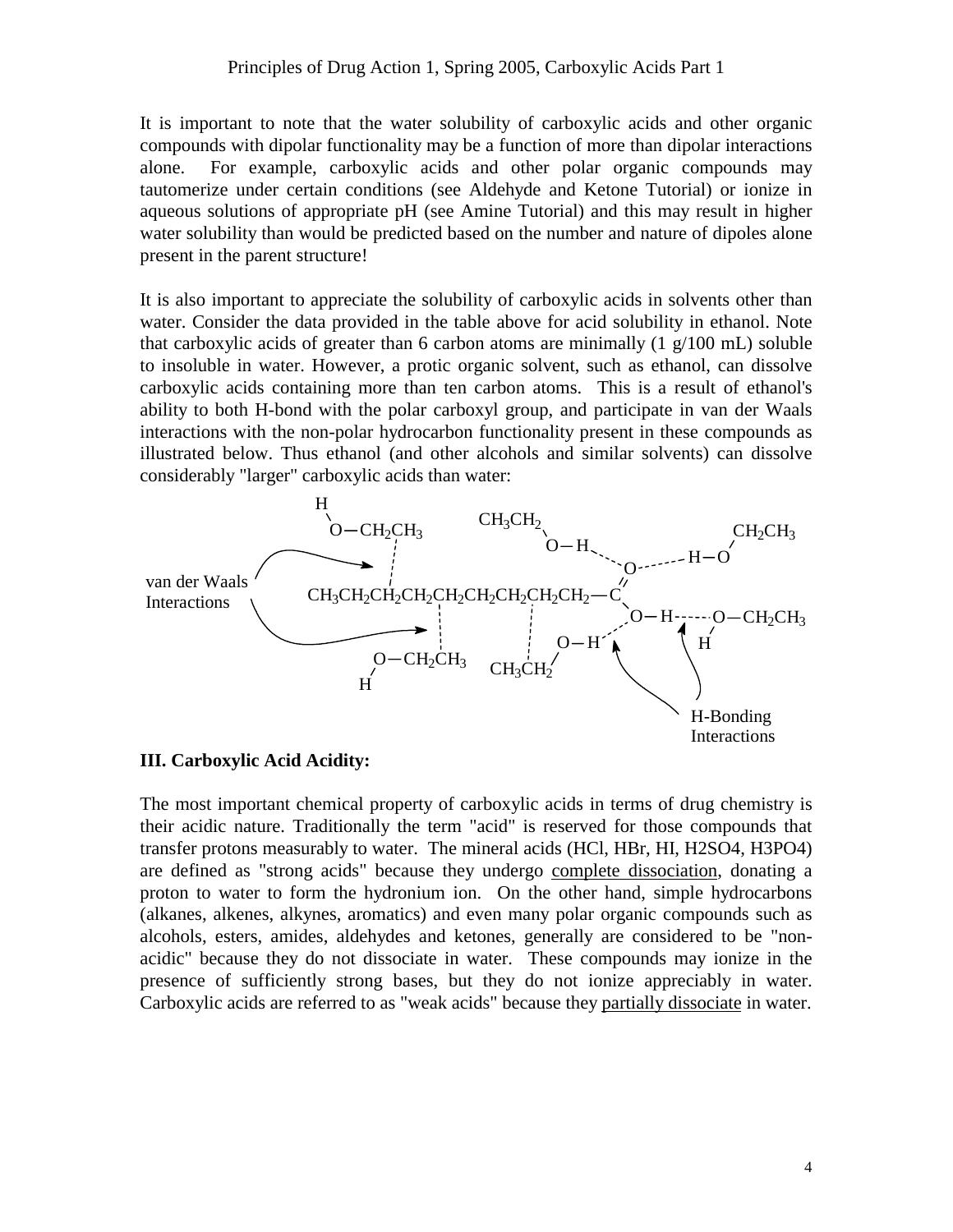

The ability of carboxylic acids to ionize and behave as acids is a direct function of the electronic properties and bonding order of the atoms that make up the carboxyl (COOH) moiety. Recall that this functional group consists of a carbonyl group that has an electron deficient carbon atom due to pi bonding (double bond) to an electronegative oxygen. This carbonyl carbon also is directly linked to, and in conjugation with, a second electronegative oxygen atom bearing a hydrogen atom. This electronic arrangement allows for loss of a proton and ionization because electron density is "pulled" from the hydroxyl hydrogen through the conjugated carboxyl group, and the charge formed upon ionization (in the conjugate base) is stabilized by resonance delocalization. The stabilization of the conjugate base (carboxylate) by resonance is shown below and probably best represented by the "composite" resonance structure. Largely due to this stabilization, acids are "somewhat acidic" with pKas typically ranging form 3 to 5:



the conjugated carboxyl group in acids

the conjugate base

Structure

As suggested in the beginning of this section, "acidity" can be regarded as a relative term, since any substance bearing a hydrogen substituent can, in theory, dissociate or donate a proton is the presence of a sufficiently strong base. Thus to more fully appreciate the "relative acidity" of carboxylic acids it may be beneficial to compare these compounds to other organic functional groups covered in this set of tutorials such as alcohols, phenols, amides and sulfonamides. Alcohols are similar to carboxylic acids in that they contain an OH group. In alcohols ionization of the OH group yields an alkoxide (anion) as the conjugate base where the oxygen alone bears the negative charge because resonance delocalization is not possible; the carbon adjacent to the alkoxide oxygen is sp3 hybridized. Since the charge in alkoxide base is not stabilized to the same degree as the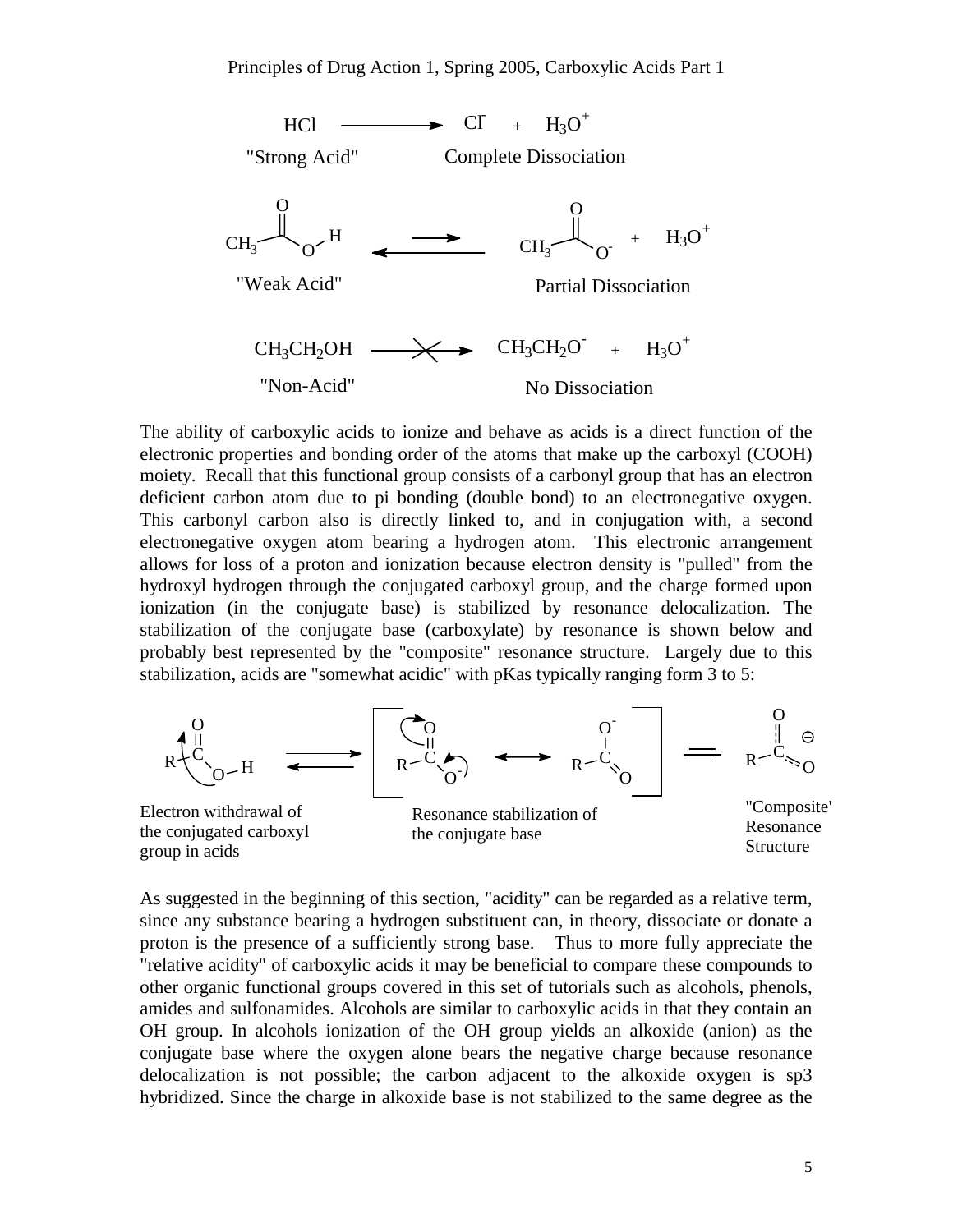conjugate base formed from carboxylic acids (where the charge is delocalized by resonance), it is less likely to form. Thus alcohols are less acidic than carboxylic acids. These properties are demonstrated in the following figure.



Phenols are weak acids since the phenyl ring linked to an alcohol functionality exerts a electron withdrawing effect further polarizing this function group, and conjugate base formation (phenoxide) is promoted by aromatic ring associated resonance stabilization of the resultant anion (see figure above and Alcohol Tutorial). However, phenols are generally less acidic than carboxylic acids based on the electronic nature of atoms over which the charge of the conjugate base is delocalized. In the case of carboxylic acids, the resultant charge is delocalized over two electronegative oxygen atoms and one electroneutral carbon atom. In the case of phenols the charge of the conjugate base is delocalized over only one electronegative oxygen atom and six electroneutral carbons. This is discussed in more detail in the "Alcohol Tutorial".



Resonance stabilization of the phenoxide conjugate base

Primary and secondary amides are similar to carboxylic acids in that they have a proton attached to a "heteroatom", and the charge formed from loss of this proton (ionization to yield the conjugate base formation) could be stabilized by resonance as shown in the figure below. Yet amides are considered to be relatively "non-acidic. This difference results from the electron nature of the atoms over which the charge of the conjugate base is distributed. In carboxylic acids the charge forms over an electronegative oxygen and delocalized over two oxygen atoms and the central carbon atom. In amides the charge forms on a less electronegative nitrogen atom, and is distributed over an oxygen, a nitrogen and the central carbon atom. Since oxygen is significantly more electronegative than nitrogen, it is better able to stabilize negative charge. Thus, the greater number of oxygen atoms in carboxylic acids allows for greater stabilization of the conjugate base in acids versus amides. This is discussed in more detail in the "Amide Tutorial":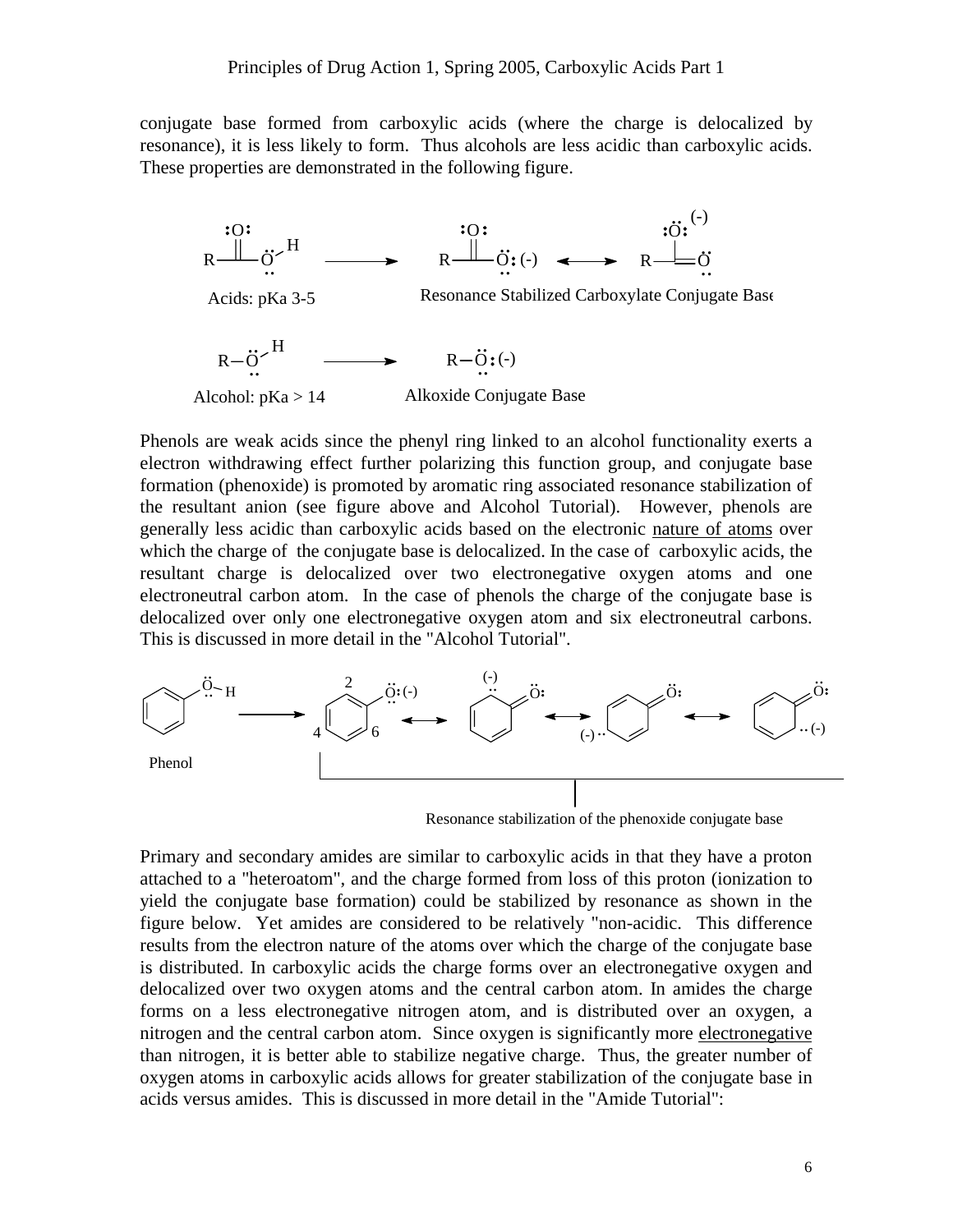

Sulfonamides, can be regarded as "isosteres" of the amides in which the carbonyl group has been replaced with a SO2 moiety. Sulfonamides typically have pKas in the range of 8-10 and thus are "stronger acids" than amides ( $pKas > 14$ ), but "weaker acids" that carboxylic acids (pKas 3-5). The enhanced acidity relative to amides results because the negative charge formed in the conjugate base can be stabilized over more electronegative atoms as shown by the following resonance structures. Yet the charge forms on a less electronegtive nitrogen, and thus sulfonamides are less acidic than acids:

S O O N H H S O O N H S O N <sup>H</sup> <sup>O</sup> S O N <sup>H</sup> <sup>O</sup> Base

It is also important to understand that the acidity of carboxylic acids may vary widely, depending on the overall structure of the acids. It was noted above that carboxylic acids typically have pKas in the range of 3 to 5. Such is the case for the simplest acids, formic acid and acetic acid as shown below. Note the difference in pKa values for these compounds. Formic acid is nearly ten-times more acidic than acetic acid! In formic acid the carboxyl carbon is attached to a hydrogen atom, while in acetic acid this atom is linked to a "methyl" group. Hydrogen atoms may be regarded as "electroneutral" atoms, while alkyl groups such as methyl as capable of electron donation by induction  $(+I)$ through sp3 hybridized bonds. Since the ionization associated with acidity generates a negative charge in the conjugate base (an anion), functional groups donating electron density toward the site of ionization have a "destabilizing effect" on the conjugate base. Thus the "additional methyl" group present in acetic acid impedes ionization and thus reduces basicity relative to formic acid:



Formic acid: pKa 3.75 Acetic acid: pKa 4.76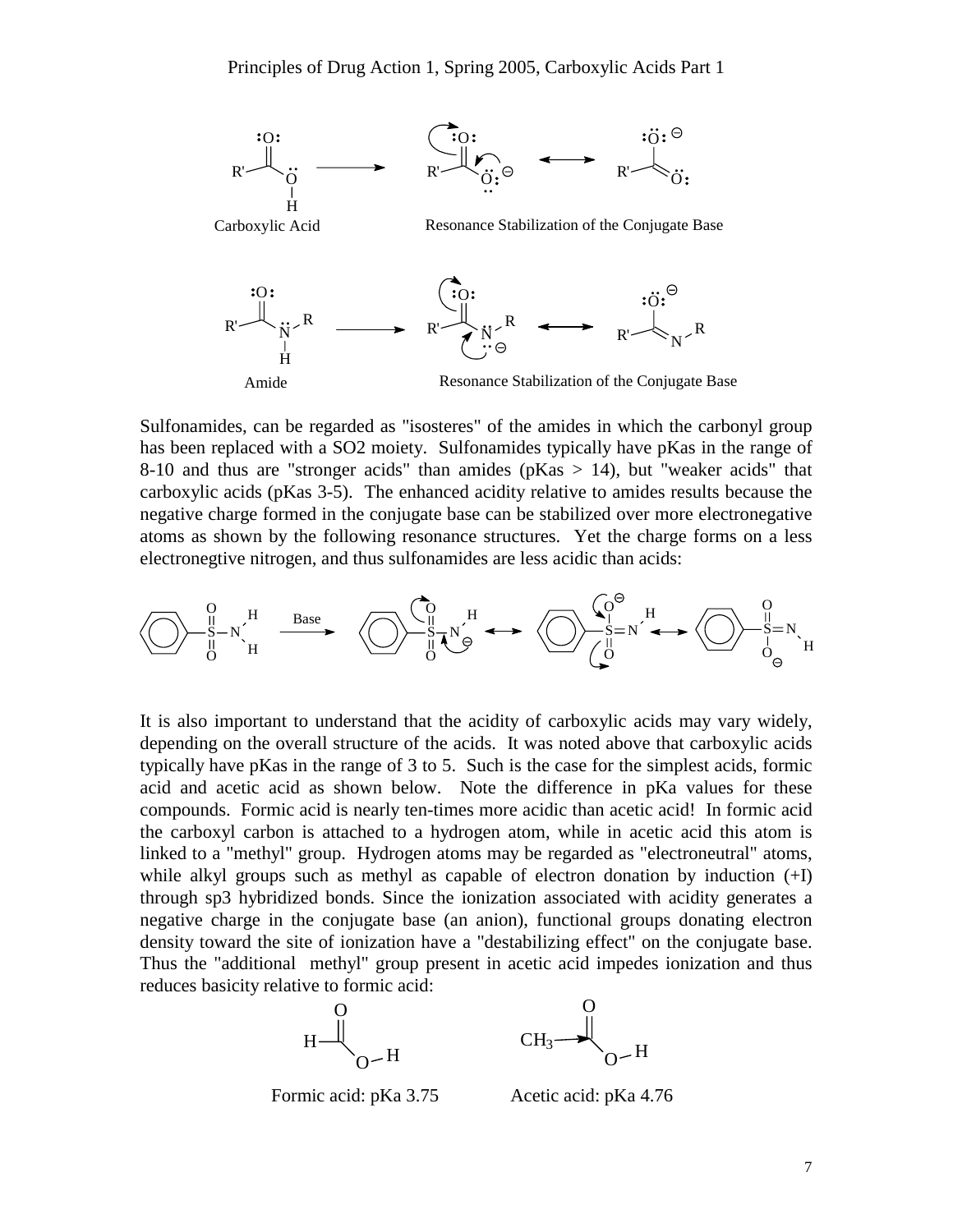If electron donating groups (+I) decrease acidity, then it is reasonable to expect that electron withdrawing groups by induction (-I groups) attached to the carboxyl group would enhance acidity. And this is indeed the case. Consider the examples of acetic acid, chloroacetic acid and trichloroacetic acid shown below. The only difference between these three acids is the degree of chloro group substitution. Chlorine atoms are electronegative (three pairs of non-bonded electrons in their valence shell) and thus have an -I effect. Thus they help stabilize the negative charge of the conjugate base formed upon the ionization of an acid by electron withdrawal through carbon-carbon bonds. Note the substantially higher acidity (nearly 100-fold) of chloroacetic acid relative to acetic acid as indicated by pKa values. Furthermore, the greater the number of Cl atoms present, the greater the total -I effect and the greater the ease of ionization (lower pKa). Again, note that the electronic effect in this example is being "induced" through single bonds; a saturated (sp3 hybridized) carbon in this case.



Also note that the strength of the inductive effect produced by a particular atom or functional group is dependent on it's position within the carboxylic acid structure. For example, the further from the site of ionization, the lower the inductive effect. This is illustrated in the example below where the acid with the chlorine atom positioned on a carbon atom nearer the reaction site (OH) is more acidic that the acid where the chlorine atom is positioned further away:



More acidic

Less acidic Cl "closer" to the reaction site Cl "further" from the reaction site

Aromatic ring substituents also influence the acidity of carboxylic acids in the manner similar to that described above. For example, benzoic acid is somewhat more acidic (lower pKa) than acetic acid, because it is capable of withdrawing electron density by induction. Furthermore, benzoic acids with electron withdrawing groups (i.e.  $NO<sub>2</sub>$ ) are even "more acidic" (lower pKa) than benzoic acid. Again, this is due to the ability of these systems to withdraw electron density, primarily by inductive mechanisms: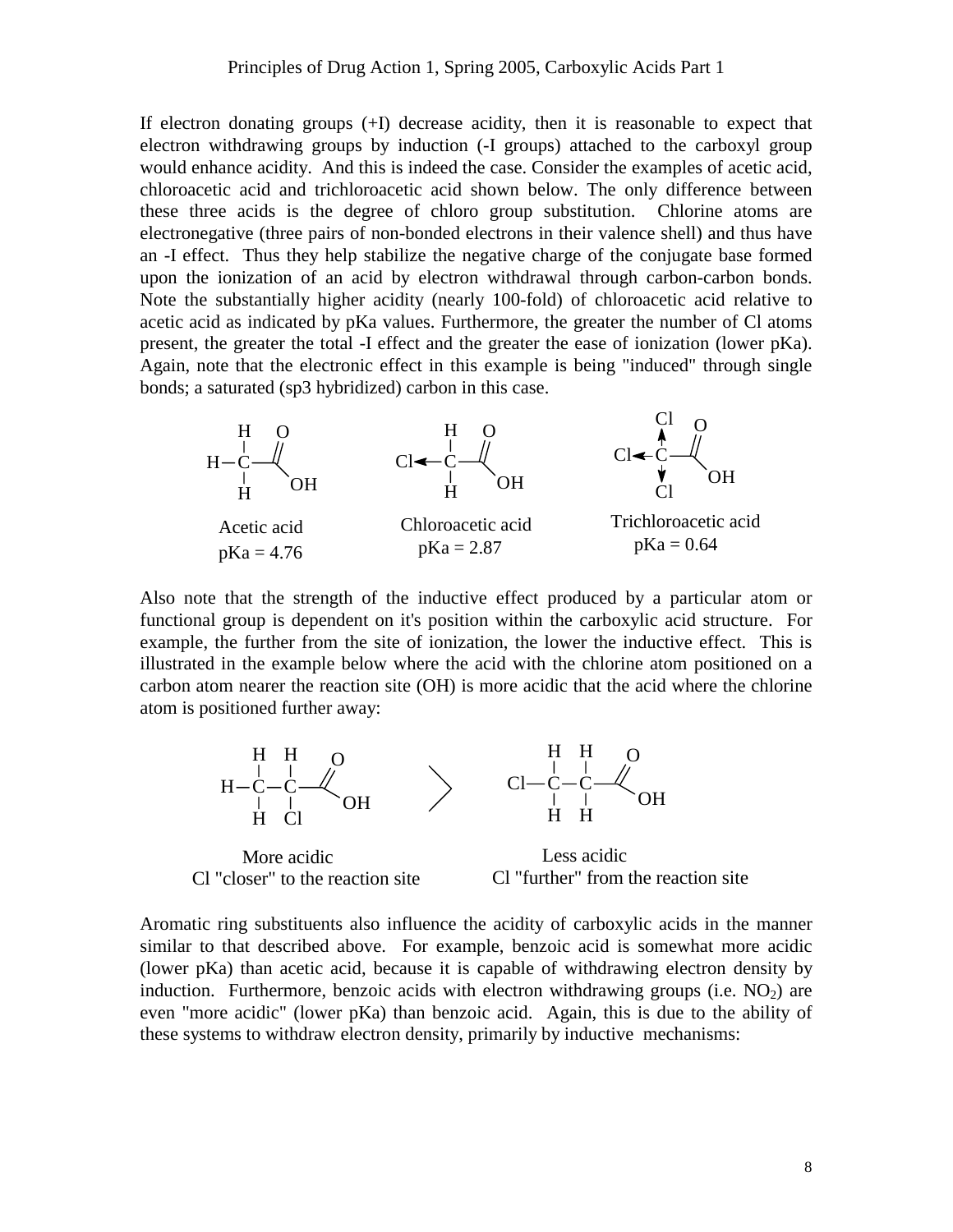

It is important to realize that aromatic substituents DO NOT stabilize carboxylate base charge by resonance effects! This is because that the charge formed upon ionization of an acid is not "conjugated" with the aromatic system. Because of the basic atomic structure of carboxylic acids, the charge generated upon ionization is "insulated" from the aromatic ring by the presence of two single bonds as shown below. Thus aromatic rings, and substituents on aromatic rings, have only a modest effect on carboxylic acid acidity:



This is very different from phenols (see "Phenol Tutorial") where the negative charge formed in the conjugate base could be delocalized into the aromatic ring, and properly positioned substituents could dramatically enhance acidity. In the case of phenols the charge formed on an atom (oxygen) directly conjugated to the aromatic ring. This is illustrated by the figure below:



However, acids are generally more acidic than their corresponding phenols due to the delocalization of negative charge by resonance over two adjacent electronegative oxygen atoms in the case of acids (see discussion above).

Another interesting example of the influence of structure on relative acidity is illustrated by the dicarboxylic acids. Consider the structures of the four diacids listed in the table below and their pKa values: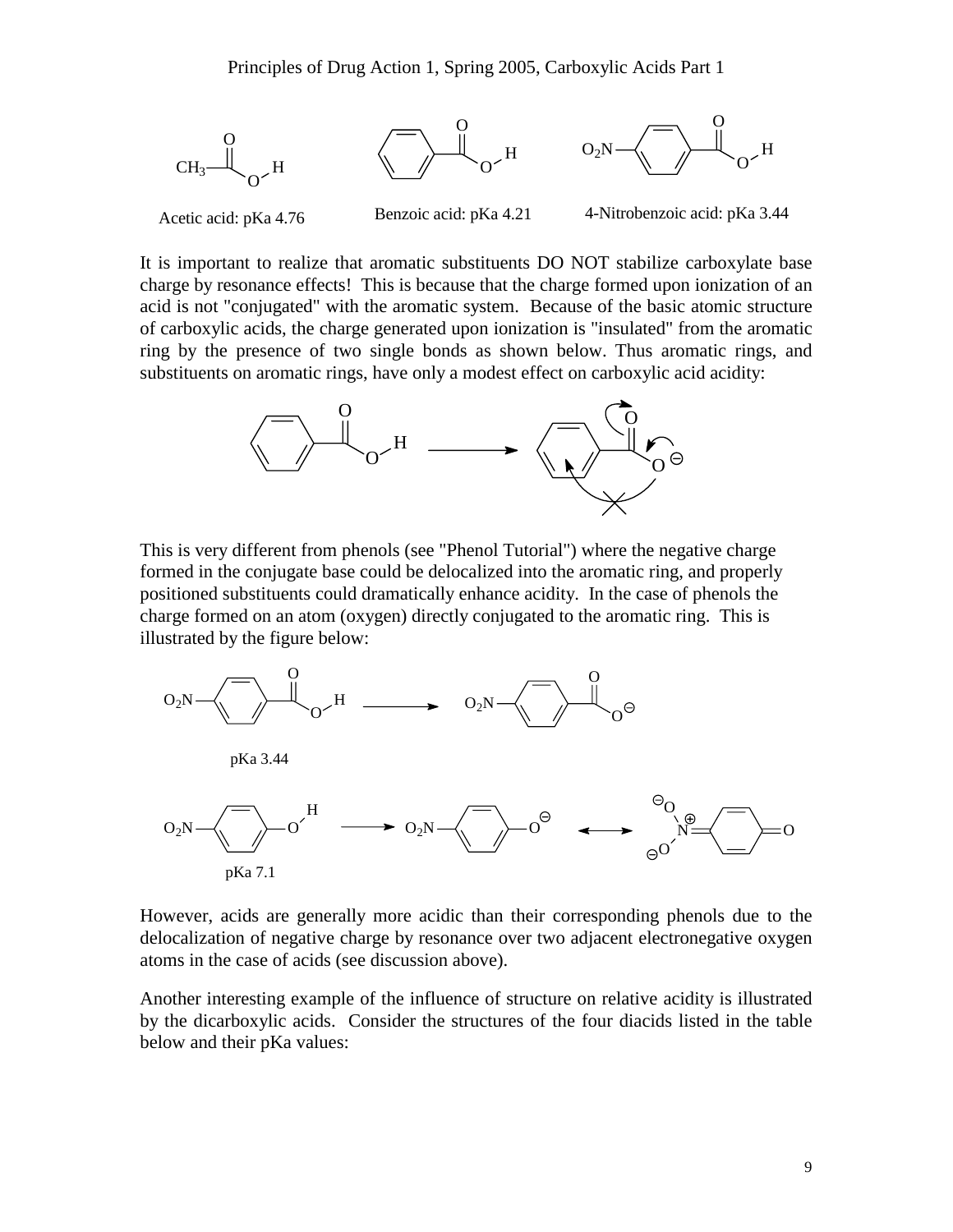| <b>Diacid</b>                                                    | pKa <sub>1</sub> | pKa <sub>2</sub> |
|------------------------------------------------------------------|------------------|------------------|
| $\mathcal{O}$<br>HO<br>OH<br>Oxalic Acid                         | 1.19             | 4.21             |
| $\left( \right)$<br>CH <sub>2</sub><br>HO<br>OН<br>Malonic Acid  | 1.19             | 5.7              |
| CH <sub>2</sub> CH <sub>2</sub><br>HO<br>OH<br>Succinic Acid     | 4.2              | 5.6              |
| $\mathcal{O}$<br>$CH_2CH_2CH_2$ -<br>HO<br><b>OH</b><br>Glutaric | 4.4              | 5.4              |

The first pKa for oxalic and malonic acid is significantly lower than a typical monocarboxylic acid, indicating that these compounds form a mono-anion more readily. The enhanced ease of ionization of one carboxyl group in these two diacids results from the ability of the "other" adjacent acid group to stabilize the negative charge of the conjugate base by hydrogen bonding as shown in the figure below. Note also that the second pKa of these acids is significantly higher than a typical mono carboxylic acid. This is because that "second" acid proton is held more tightly by the mono-ionized complex via intramolecular hydrogen bonding: